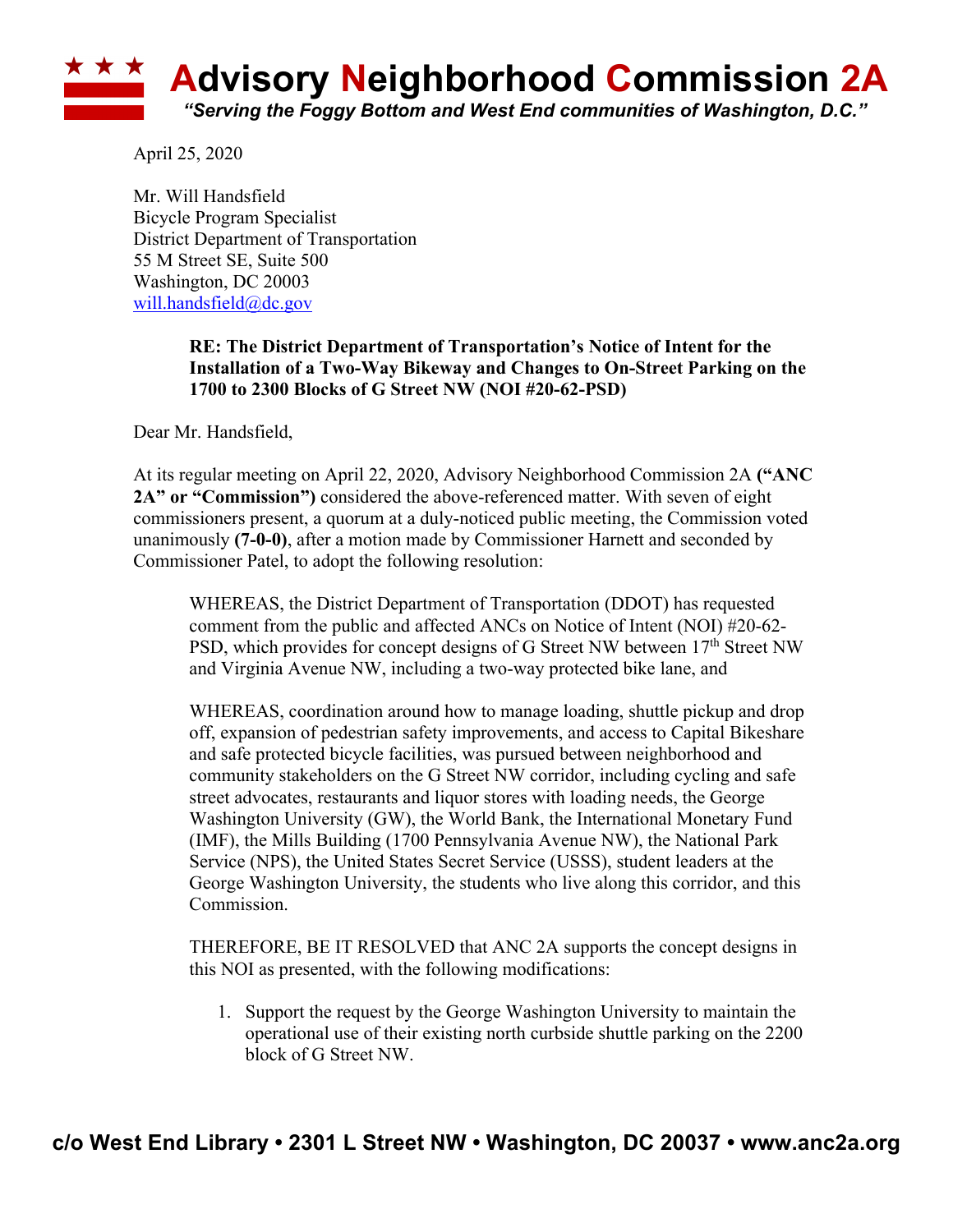

- 2. Place bollards around No Parking or Standing Anytime crosswalk buffer zones, where appropriate, to reinforce the prohibition of parking or standing vehicles.
- 3. Place the proposed Capital Bikeshare station for  $21^{st}$  Street NW and G Street NW near the southwest corner of the intersection, on G Street NW, within the protected bike lane.

BE IT FURTHER RESOLVED that ANC 2A suggests the following parking layout on the north side of the corridor, with a clear priority on loading in the commercial corridor ( $17<sup>th</sup>$  Street NW to  $20<sup>th</sup>$  Street NW), from west to east:

- 1. 2400 block: Residential Permit Parking/Metered Vehicle
- 2. 2300 block: Residential Permit Parking/Metered Vehicle
- 3. 2200 block: GW University Shuttle
- 4. 2100 block: Emergency Vehicles Only || Loading || Residential Permit Parking/Metered Vehicle
- 5. 2000 block: Loading || Residential Permit Parking/Metered Vehicle
- 6. 1900 block: 15 Minute || Metered Vehicle
- 7. 1800 block: *Not applicable*
- 8. 1700 block: Motorbike || Loading || Loading

BE IT FURTHER RESOLVED that ANC 2A would like to reiterate its support for the following items already included in these concept designs:

- 1. Dedicated left turn lanes and phased bike signals at approaches to 19th Street NW, 21st Street NW, and 23rd Street NW.
- 2. Preparedness measures taken for the proposed construction of a mid-block pedestrian crossing on the 2100 block, between Fire House 23 and Square 80, by the George Washington University (DDOT tracking permit #350134).

Commissioners James Harnett (2A08@anc.dc.gov) and Patrick Kennedy  $(2A01@anc.de.gov)$  are the Commission's representatives in this matter.

## ON BEHALF OF THE COMMISSION.

Sincerely,

when Murphy

Patrick Kennedy Chairperson

**c/o West End Library • 2301 L Street NW • Washington, DC 20037 • www.anc2a.org**